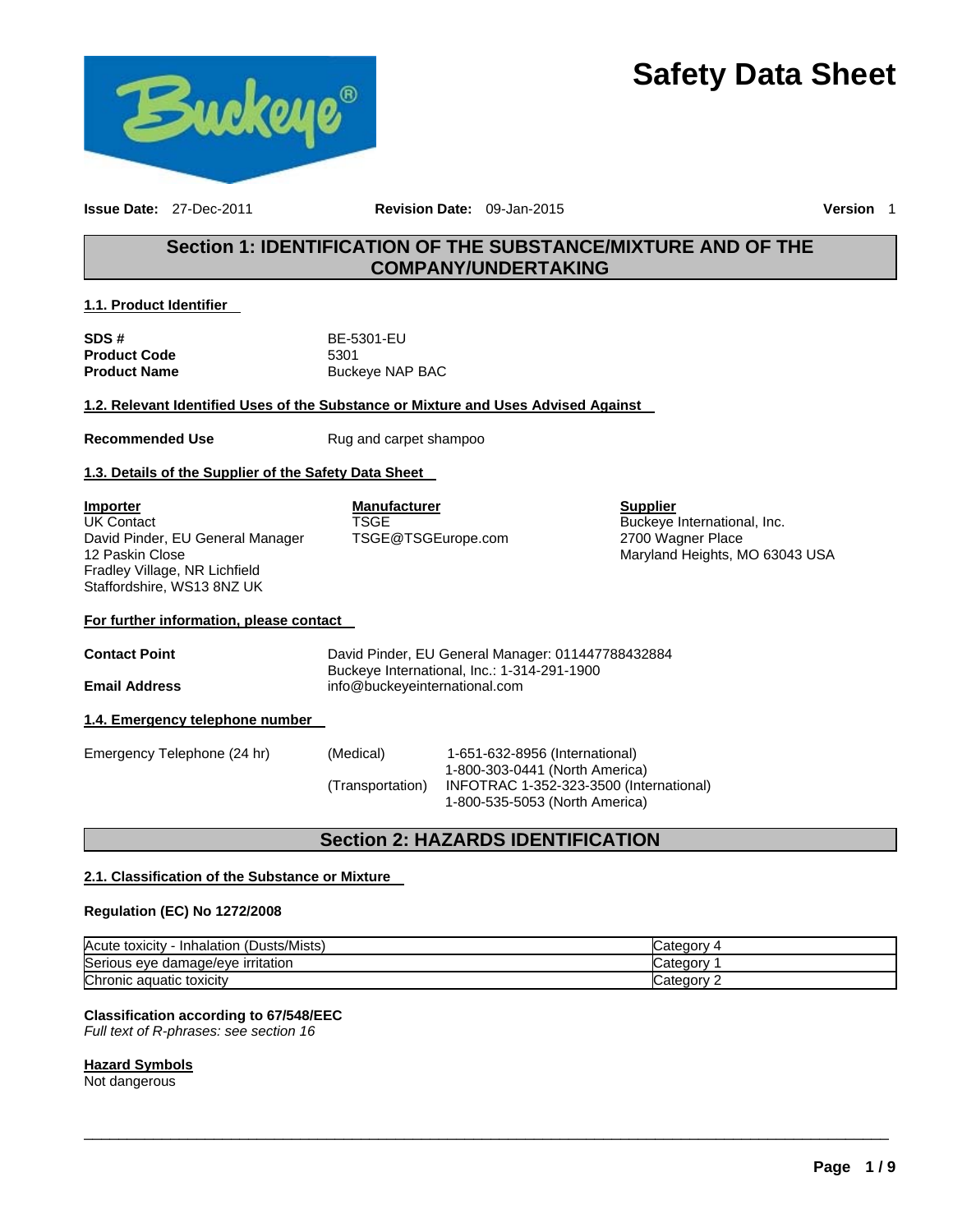### **2.2. Label Elements**

Labeling according to Regulation (EC) No. 1272/2008 [CLP].



**Signal Word**  Danger

#### **Hazard Statements**

H318 - Causes serious eye damage

H332 - Harmful if inhaled

H411 - Toxic to aquatic life with long lasting effects

#### **Precautionary Statements - EU (§28, 1272/2008)**

P280 - Wear eye protection/ face protection

P305 + P351 + P338 - IF IN EYES: Rinse cautiously with water for several minutes. Remove contact lenses, if present and easy to do. Continue rinsing

 $\Box$ 

P310 - Immediately call a POISON CENTER or doctor/physician

P261 - Avoid breathing dust/fume/gas/mist/vapors/spray

P271 - Use only outdoors or in a well-ventilated area

P312 - Call a POISON CENTER or doctor if you feel unwell

### **2.3. Other Hazards**

**General Hazards** 

None known

# **Section 3: COMPOSITION/INFORMATION ON INGREDIENTS**

#### **3.2. Mixtures**

| <b>Chemical Name</b>          | <b>EC No</b> | <b>CAS No</b>  | Weight-% | <b>Classification</b><br>according to<br>67/548/EEC | <b>Classification</b><br>according to<br><b>Regulation (EC) No.</b><br>1272/2008 [CLP] | <b>REACH Registration</b><br><b>Number</b> |
|-------------------------------|--------------|----------------|----------|-----------------------------------------------------|----------------------------------------------------------------------------------------|--------------------------------------------|
| Sodium lauroyl<br>sarcosinate | Present      | 137-16-6       | $<$ 5    |                                                     | Skin Irrit. 2 (H315)<br>Acute Tox. 2<br>(H330)<br>Eye Dam. 1<br>(H318)                 | Not determined                             |
| Benzyl alcohol                | Present      | $100 - 51 - 6$ | $<$ 5    | Xn: R20/22                                          | Acute Tox. 4 (H302)<br>Acute Tox. 4 (H332)                                             | Not determined                             |

### **Full text of R-phrases: see section 16**

**Full text of H- and EUH-phrases: see section 16** 

# **Section 4: FIRST AID MEASURES**

 $\Box$ 

### **4.1. Description of First Aid Measures**

**General Advice** Call a poison center or doctor immediately for treatment advice.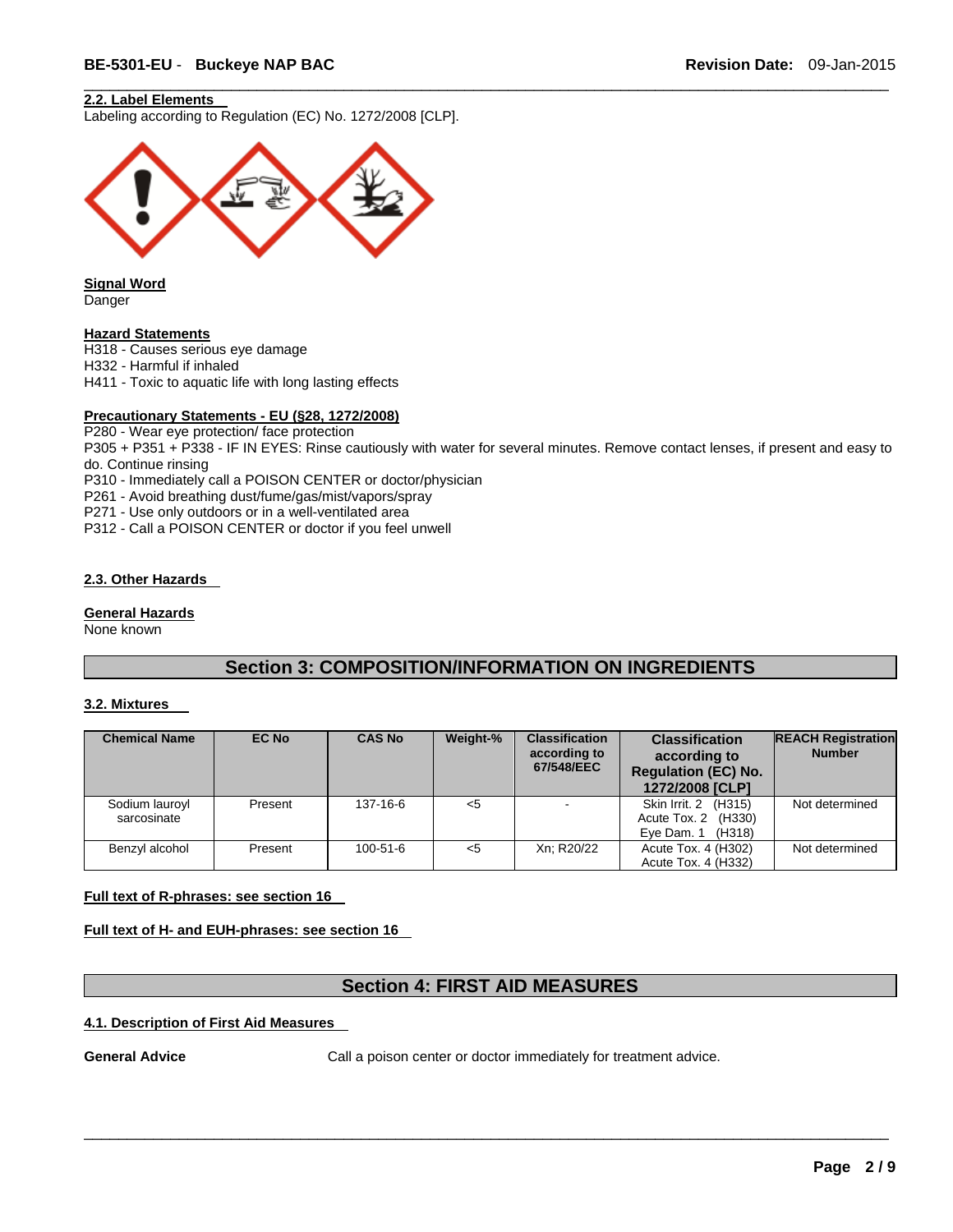| <b>Eye Contact</b>        | Rinse immediately with plenty of water, also under the eyelids, for at least 15 minutes. Get<br>medical attention immediately.                                                                                      |
|---------------------------|---------------------------------------------------------------------------------------------------------------------------------------------------------------------------------------------------------------------|
| <b>Skin Contact</b>       | Take off contaminated clothing. Wash off immediately with plenty of water for at least 15<br>minutes.                                                                                                               |
| <b>Inhalation</b>         | Remove to fresh air. Call a poison center or doctor/physician if you feel unwell.                                                                                                                                   |
| Ingestion                 | Have person sip a glass of water if able to swallow. Do not induce vomiting without medical<br>advice. Never give anything by mouth to an unconscious person. Get medical attention to<br>assess further treatment. |
|                           | 4.2. Most Important Symptoms and Effects, Both Acute and Delayed                                                                                                                                                    |
| <b>Symptoms</b>           | May cause eye burns and permanent eye damage. Nausea. Headache. Harmful if inhaled.<br>May cause mild skin irritation. Skin contact may aggravate an existing dermatitis.                                           |
|                           | 4.3. Indication of any Immediate Medical Attention and Special Treatment Needed                                                                                                                                     |
| <b>Notes to Physician</b> | Treat symptomatically.                                                                                                                                                                                              |

# **Section 5: FIRE-FIGHTING MEASURES**

#### **5.1. Extinguishing Media**

#### **Suitable Extinguishing Media**

Use extinguishing measures that are appropriate to local circumstances and the surrounding environment.

#### **Unsuitable Extinguishing Media**

Not determined.

### **5.2. Special Hazards Arising from the Substance or Mixture**

Combustion products may be toxic. Thermal decomposition can lead to release of irritating and toxic gases and vapors.

| <b>Hazardous Combustion</b> | Carbon oxides. Sulfur oxides. |
|-----------------------------|-------------------------------|
| <b>Products</b>             |                               |

#### **5.3. Advice for Firefighters**

Wear self-contained breathing apparatus and protective suit. Use personal protective equipment as required.

# **Section 6: ACCIDENTAL RELEASE MEASURES**

 $\Box$ 

#### **6.1. Personal Precautions, Protective Equipment and Emergency Procedures**

#### **Personal Precautions**

Use personal protective equipment as required.

### **For Emergency Responders**

Use personal protection recommended in Section 8.

### **6.2. Environmental Precautions**

Collect spillage.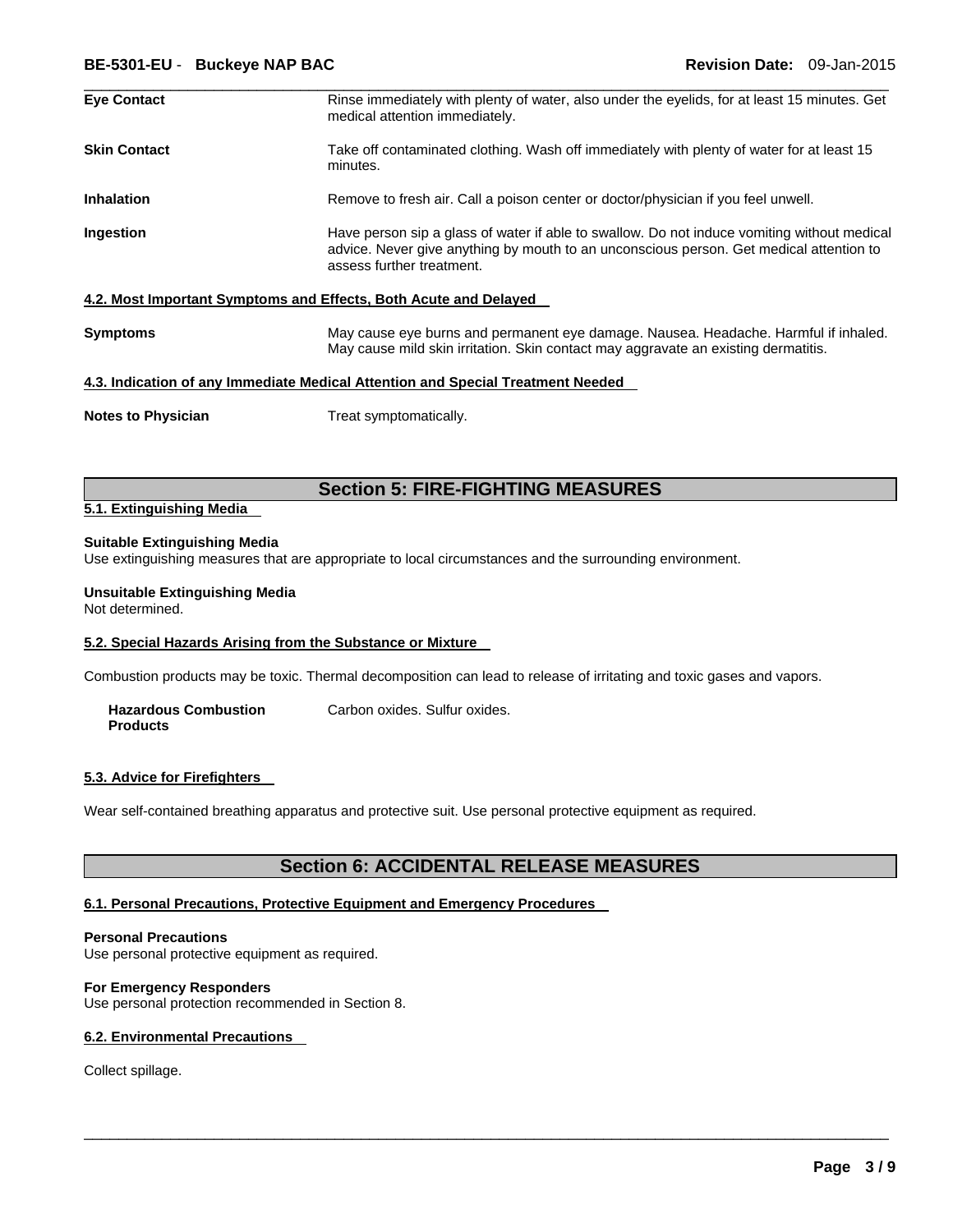#### **6.3. Methods and Material for Containment and Cleaning Up**

**Methods for Containment Prevent further leakage or spillage if safe to do so.** 

**Methods for Clean-Up** Pick up with mop, wet/dry vac, or absorbent material. Rinse area with clear water and allow floor to dry before allowing traffic.

 $\Box$ 

#### **6.4. Reference to Other Sections**

See Section 13: DISPOSAL CONSIDERATIONS.

## **Section 7: HANDLING AND STORAGE**

#### **7.1. Precautions for Safe Handling**

#### **Advice on Safe Handling**

Keep out of the reach of children. Do not breathe dust/fume/gas/mist/vapors/spray. Use personal protection recommended in Section 8. Use only outdoors or in a well-ventilated area.

#### **General Hygiene Considerations**

Handle in accordance with good industrial hygiene and safety practice. Wash hands thoroughly after handling. Wash contaminated clothing before reuse.

#### **7.2. Conditions for Safe Storage, Including any Incompatibilities**

#### **Storage Conditions**

Keep containers tightly closed in a dry, cool and well-ventilated place. Keep container closed when not in use. Store at room temperature.

**Packaging Materials Rinse container before discarding.** 

#### **7.3. Specific End Use(s)**

**Specific Use(s)**  Rug and carpet shampoo.

#### **Risk Management Methods (RMM)**

The information required is contained in this Safety Data Sheet.

## **Section 8: EXPOSURE CONTROLS/PERSONAL PROTECTION**

### **8.1. Control Parameters**

#### **Exposure Limits** .

| Component            | Italv   | Portugal    | <b>Netherlands</b> | <b>Finland</b>           | <b>Denmark</b> |
|----------------------|---------|-------------|--------------------|--------------------------|----------------|
| Benzyl alcohol       |         |             |                    | TWA: 10 ppm              |                |
| $100-51-6$ ( $< 5$ ) |         |             |                    | TWA: $45 \text{ ma/m}^3$ |                |
| <b>Chemical Name</b> | Austria | Switzerland | Poland             | <b>Norway</b>            | <b>Ireland</b> |
| Benzyl alcohol       |         |             | TWA: 240 mg/m $3$  |                          |                |
| $100 - 51 - 6$       |         |             |                    |                          |                |

 $\Box$ 

#### **8.2. Exposure Controls**

**Engineering Controls Apply technical measures to comply with the occupational exposure limits.** 

#### **Personal Protective Equipment**

Hand Protection **Rubber gloves**.

**Eye/Face Protection** Splash goggles or safety glasses.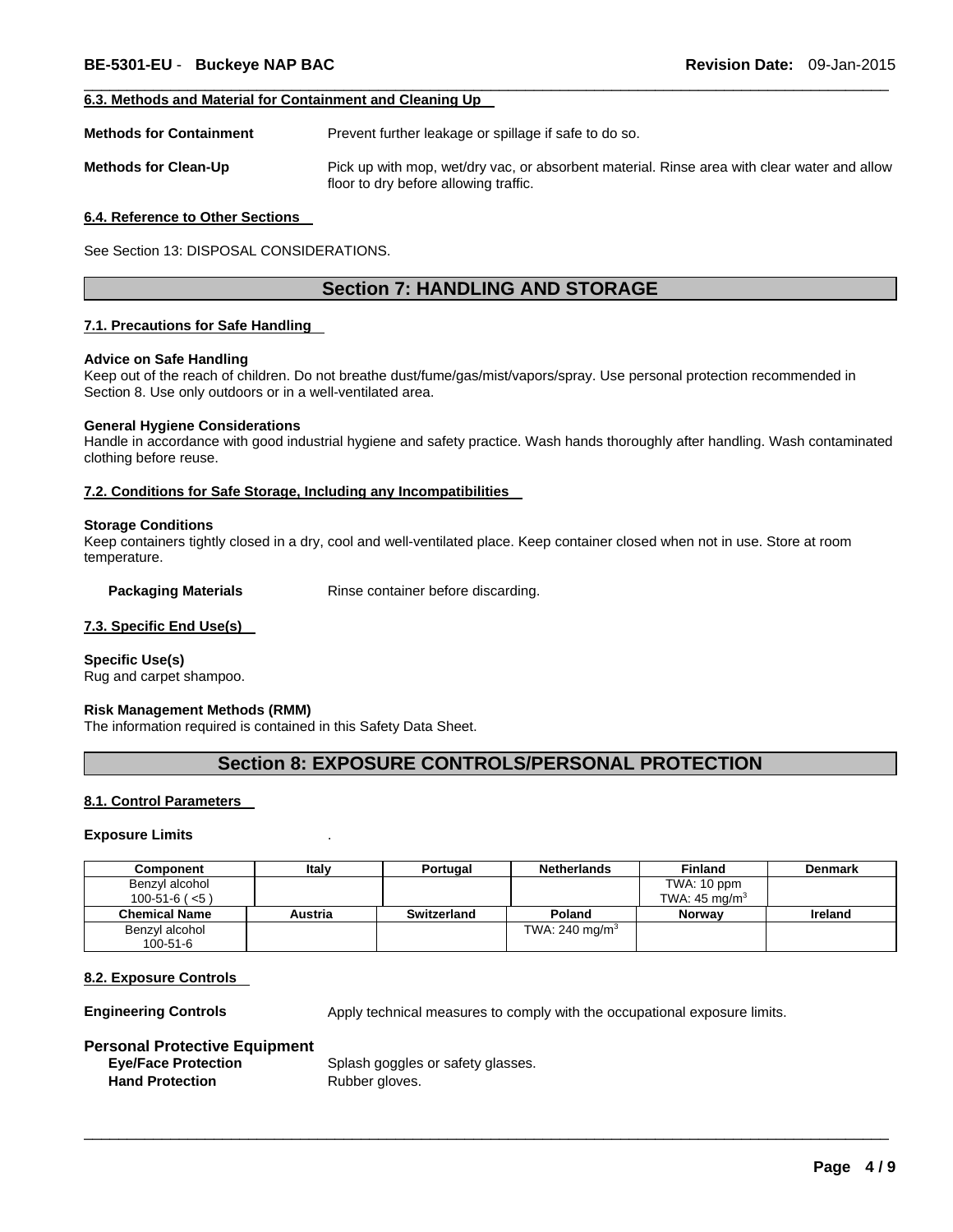$\Box$ **Skin and Body Protection** Footwear that keeps feet dry is suggested. Wear impervious protective clothing, including boots, gloves, lab coat, apron or coveralls, as appropriate, to prevent skin contact. **Respiratory Protection Avoid breathing vapor.** 

# **Section 9: PHYSICAL AND CHEMICAL PROPERTIES**

| 9.1. Information on Basic Physical and Chemical Properties |                                              |                        |                |
|------------------------------------------------------------|----------------------------------------------|------------------------|----------------|
| <b>Physical State</b>                                      | Liquid                                       |                        |                |
| Appearance                                                 | Clear light blue liquid                      | Odour                  | Floral         |
| Colour                                                     | Clear light blue                             | <b>Odour Threshold</b> | Not determined |
|                                                            |                                              |                        |                |
| <b>Property</b>                                            | <b>Values</b>                                | Remarks • Method       |                |
| рH                                                         | $7.8 \pm 0.2$ (conc)                         |                        |                |
|                                                            | $7.5 \pm 0.2$ (1:32 dilution; pH 7 DI water) |                        |                |
| <b>Melting Point/Freezing Point</b>                        | Not determined                               |                        |                |
| <b>Boiling Point/Boiling Range</b>                         | 100 °C / 212 °F                              |                        |                |
| <b>Flash Point</b>                                         | None                                         |                        |                |
| <b>Evaporation Rate</b>                                    | 1.0                                          | (Water = $1$ )         |                |
| <b>Flammability (Solid, Gas)</b>                           | n/a-liquid                                   |                        |                |
| <b>Flammability Limits in Air</b>                          |                                              |                        |                |
| <b>Upper Flammability Limits</b>                           | Not applicable                               |                        |                |
| <b>Lower Flammability Limit</b>                            | Not applicable                               |                        |                |
| <b>Vapour Pressure</b>                                     | Not determined                               |                        |                |
| <b>Vapour Density</b>                                      | Not determined                               |                        |                |
| <b>Relative Density</b>                                    | 1.01                                         |                        |                |
| <b>Water Solubility</b>                                    | Infinite                                     |                        |                |
| Solubility(ies)                                            | Not determined                               |                        |                |
| <b>Partition Coefficient</b>                               | Not determined                               |                        |                |
| <b>Auto-ignition Temperature</b>                           | Not determined                               |                        |                |
| <b>Decomposition Temperature</b>                           | Not determined                               |                        |                |
| <b>Kinematic Viscosity</b>                                 | Not determined                               |                        |                |
| <b>Dynamic Viscosity</b>                                   | Not determined                               |                        |                |
| <b>Explosive Properties</b>                                | Not determined                               |                        |                |
| <b>Oxidising Properties</b>                                | Not determined                               |                        |                |

# **Section 10: STABILITY AND REACTIVITY**

 $\Box$ 

### **10.1. Reactivity**

Not reactive under normal conditions.

### **10.2. Chemical stability**

Stable under normal conditions.

### **10.3. Possibility of Hazardous Reactions**

### **Hazardous Polymerization**

Hazardous polymerization does not occur.

### **Possibility of Hazardous Reactions**

None under normal processing.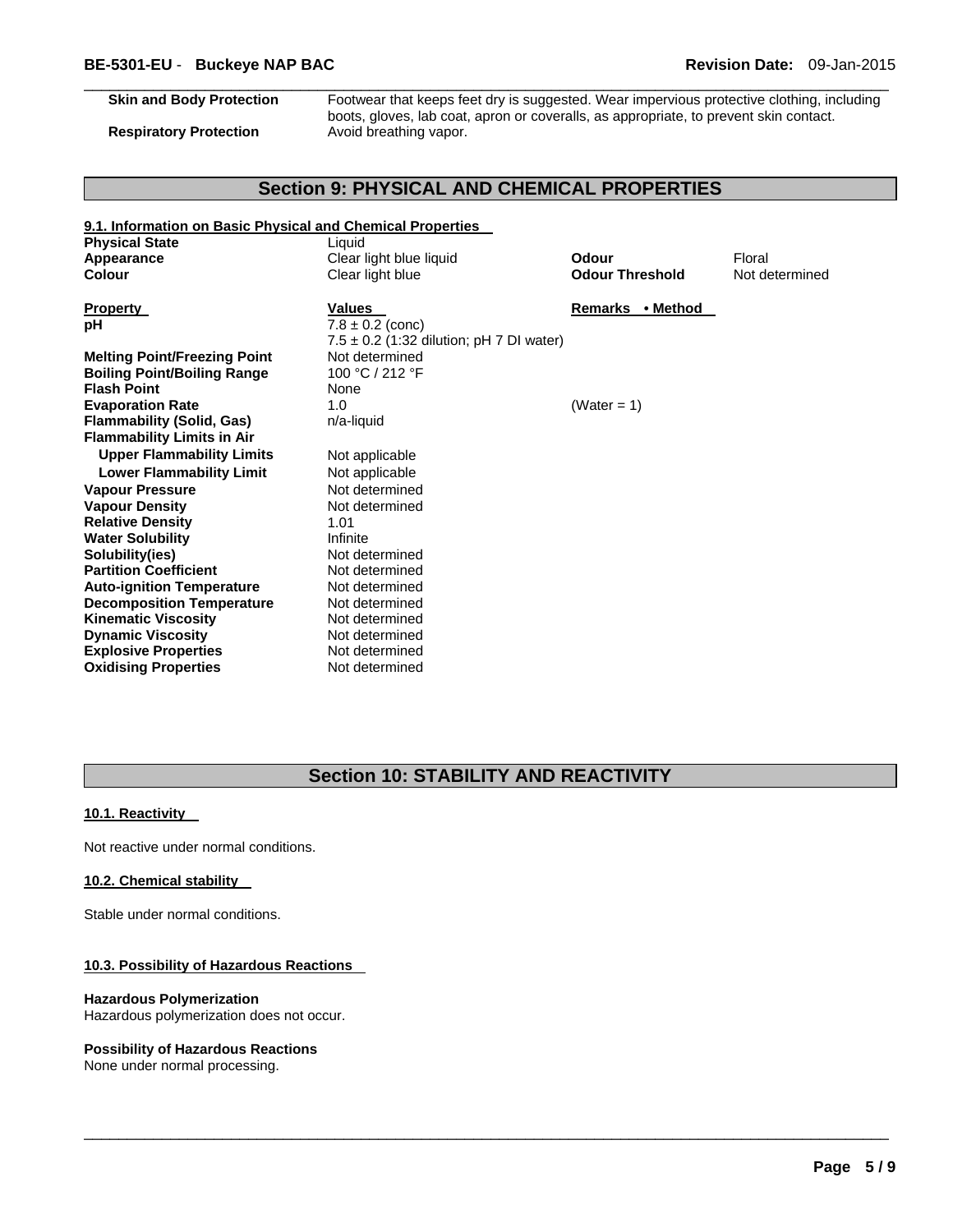### **10.4. Conditions to Avoid**

Keep out of reach of children.

#### **10.5. Incompatible Materials**

Chlorine bleach.

### **10.6. Hazardous Decomposition Products**

Carbon oxides. Sulfur oxides.

# **Section 11: TOXICOLOGICAL INFORMATION**

 $\Box$ 

### **11.1. Information on Toxicological Effects**

**Acute Toxicity** 

.

### **Product Information**

| Causes serious eye damage.                                                    |
|-------------------------------------------------------------------------------|
| Avoid contact with skin.                                                      |
| Harmful if inhaled.                                                           |
| Do not ingest.                                                                |
| 0.38% of the mixture consists of ingredient(s) of unknown toxicity.           |
| The following values are calculated based on chapter 3.1 of the GHS document: |
| 6,712.00                                                                      |
| mg/kg                                                                         |
| 3,589.00                                                                      |
| mg/kg                                                                         |
|                                                                               |
| 17,500.00                                                                     |
| mg/L                                                                          |
| 0.90                                                                          |
| mg/L                                                                          |
| 218.00                                                                        |
| mg/L                                                                          |
|                                                                               |

#### **Component Information**

| <b>Chemical Name</b>             | Oral LD50              | Dermal LD50             | <b>Inhalation LC50</b>                 |
|----------------------------------|------------------------|-------------------------|----------------------------------------|
| Sodium lauryl sulfate            | $= 1288$ mg/kg<br>Rat) | Rabbit)<br>= 580 ma/ka  | $>$ 3900 mg/m <sup>3</sup><br>(Rat)1 h |
| Benzvl alcohol                   | = 1230 ma/ka<br>Rat)   | = 2000 ma/ka<br>Rabbit) | (Rat)4 h<br>$= 8.8$ ma/L               |
| Sulfuric Acid, mono-C10-16-alkyl | Rat)<br>> 2000 mg/kg   |                         |                                        |
| esters, sodium salts             |                        |                         |                                        |

 $\Box$ 

| <b>Skin corrosion/irritation</b>                                    | Not classified. |
|---------------------------------------------------------------------|-----------------|
| <b>Serious eye damage/eye irritation</b> Causes serious eye damage. |                 |
| <b>Sensitization</b>                                                | Not classified. |
| <b>Germ cell mutagenicity</b>                                       | Not classified. |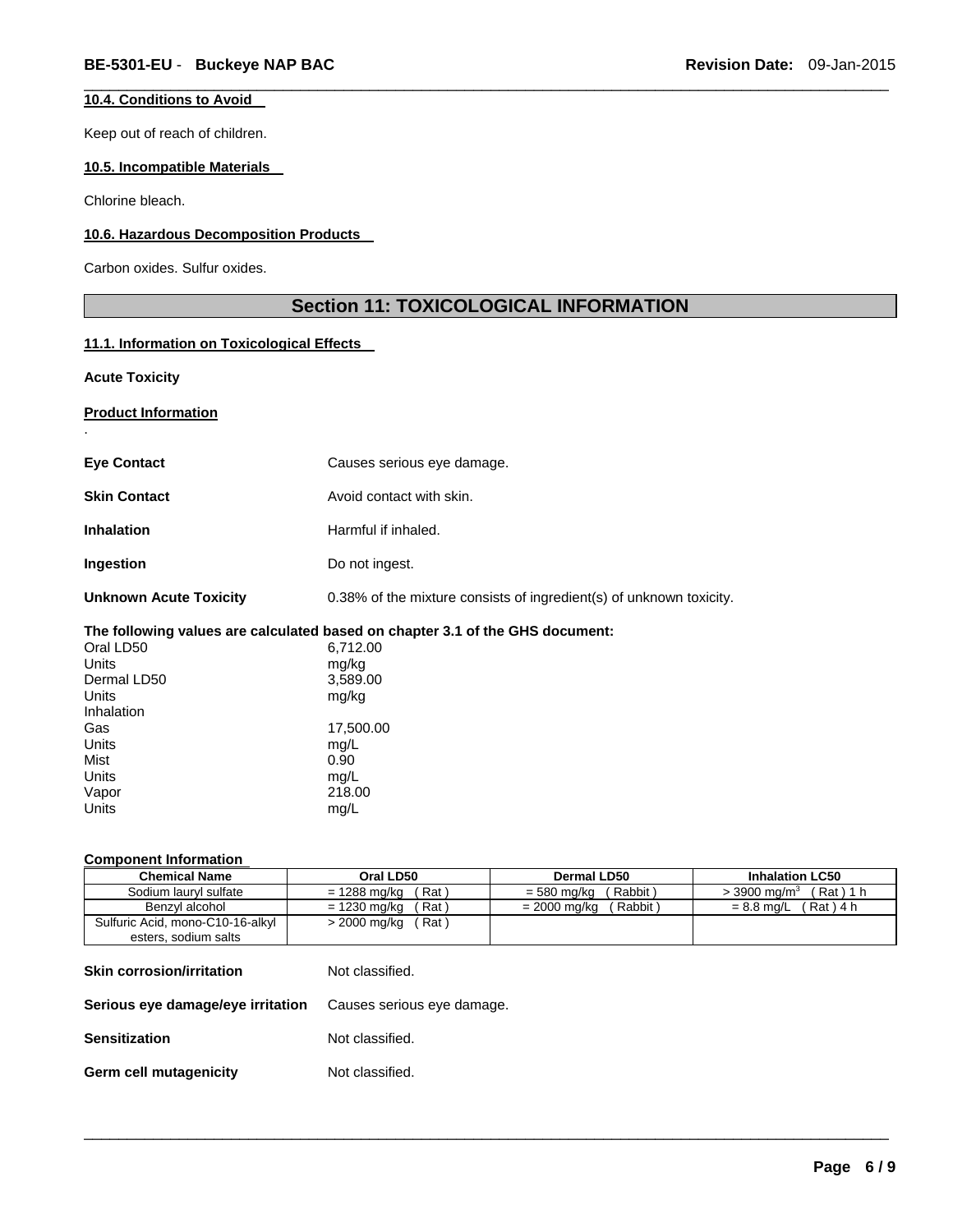### **BE-5301-EU** - **Buckeye NAP BAC Revision Date:** 09-Jan-2015

| Carcinogenicity                 | None known based on information supplied.      |
|---------------------------------|------------------------------------------------|
| <b>Reproductive toxicity</b>    | Not classified.                                |
| <b>STOT - single exposure</b>   | Not classified.                                |
| <b>STOT - repeated exposure</b> | Not classified.                                |
| <b>Aspiration hazard</b>        | Not classified.                                |
| <b>Symptoms</b>                 | Please see section 4 of this SDS for symptoms. |

# **Section 12: ECOLOGICAL INFORMATION**

 $\Box$ 

### **12.1. Toxicity**

Toxic to aquatic life with long lasting effects.

| <b>Chemical Name</b> | Algae/aquatic plants                            | Fish                                                                                               | Crustacea                     |
|----------------------|-------------------------------------------------|----------------------------------------------------------------------------------------------------|-------------------------------|
| Benzvl alcohol       | 35: 3 h Anabaena variabilis mg/L<br><b>EC50</b> | 460: 96 h Pimephales promelas<br>mq/L LC50 static 10: 96 h Lepomis<br>macrochirus mg/L LC50 static | 23: 48 h water flea mg/L EC50 |

### **12.2. Persistence and Degradability**

Not determined.

.

### **12.3. Bioaccumulative Potential**

| ∵hem                                                           |             |
|----------------------------------------------------------------|-------------|
| name                                                           | Coefficient |
| шса                                                            | . amor      |
| alcohol<br>- Ber<br>$\sim$ $\sim$ $\sim$<br>$\sim$ $\sim$<br>. | .           |

### **12.4. Mobility in Soil**

**Mobility**  Not determined.

### **12.5. Results of PBT and vPvB Assessment**

Not determined.

#### **12.6. Other Adverse Effects**

Not determined.

# **Section 13: DISPOSAL CONSIDERATIONS**

### **13.1. Waste Treatment Methods**

| Waste from Residues / Unused  | Disposal should be in accordance with applicable regional, national and local laws and |
|-------------------------------|----------------------------------------------------------------------------------------|
| <b>Products</b>               | regulations.                                                                           |
| <b>Contaminated Packaging</b> | Improper disposal or reuse of this container may be dangerous and illegal.             |

 $\Box$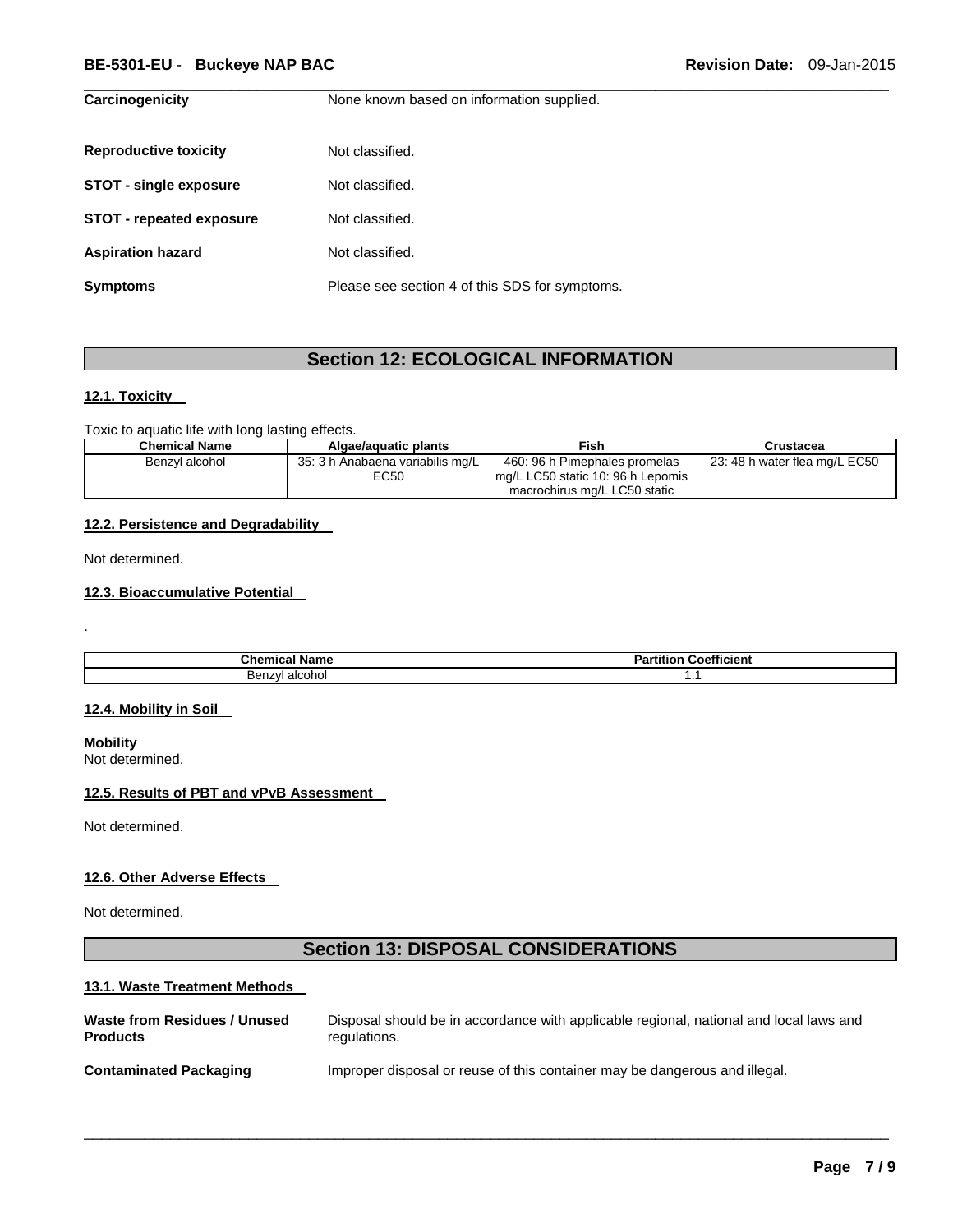### $\Box$ **Section 14: TRANSPORT INFORMATION**

| <b>Note</b>                              | Please see current shipping paper for most up to date shipping information, including<br>exemptions and special circumstances |
|------------------------------------------|-------------------------------------------------------------------------------------------------------------------------------|
| <b>IMDG</b><br>14.2 Proper Shipping Name | Not regulated                                                                                                                 |
| <b>RID</b><br>14.2 Proper Shipping Name  | Not regulated                                                                                                                 |
| <b>ADR</b><br>14.2 Proper Shipping Name  | Not regulated                                                                                                                 |
| ICAO (air)<br>14.2 Proper Shipping Name  | Not regulated                                                                                                                 |
| <b>IATA</b>                              |                                                                                                                               |

# **Section 15: REGULATORY INFORMATION**

## **15.1. Safety, Health and Environmental Regulations/Legislation Specific for the Substance or Mixture**

#### **Occupational Illnesses (R-463-3, France)**

**14.2 Proper Shipping Name** Not regulated

| <b>Chemical Name</b> | ⊦RG<br>French<br>i number | Title |
|----------------------|---------------------------|-------|
| Benzvl<br>l alcohol  | <b>RG 84</b>              |       |
| 100-51-6             |                           |       |

#### **European Union**

Take note of Directive 98/24/EC on the protection of the health and safety of workers from the risks related to chemical agents at work **.** 

 $\Box$ 

#### **International Inventories**

Not determined.

| TSCA                 |  |
|----------------------|--|
| <b>EINECS/ELINCS</b> |  |
| <b>DSL/NDSL</b>      |  |
| <b>PICCS</b>         |  |
| <b>ENCS</b>          |  |
| <b>IECSC</b>         |  |
| <b>AICS</b>          |  |
| <b>KECL</b>          |  |

**Legend** 

**TSCA** - United States Toxic Substances Control Act Section 8(b) Inventory **EINECS/ELINCS** - European Inventory of Existing Chemical Substances/European List of Notified Chemical Substances **DSL/NDSL** - Canadian Domestic Substances List/Non-Domestic Substances List **PICCS** - Philippines Inventory of Chemicals and Chemical Substances **ENCS** - Japan Existing and New Chemical Substances **IECSC** - China Inventory of Existing Chemical Substances **AICS** - Australian Inventory of Chemical Substances **KECL** - Korean Existing and Evaluated Chemical Substances

### **15.2. Chemical Safety Assessment**

No Chemical Safety Assessment has been carried out for this substance/mixture by the supplier.